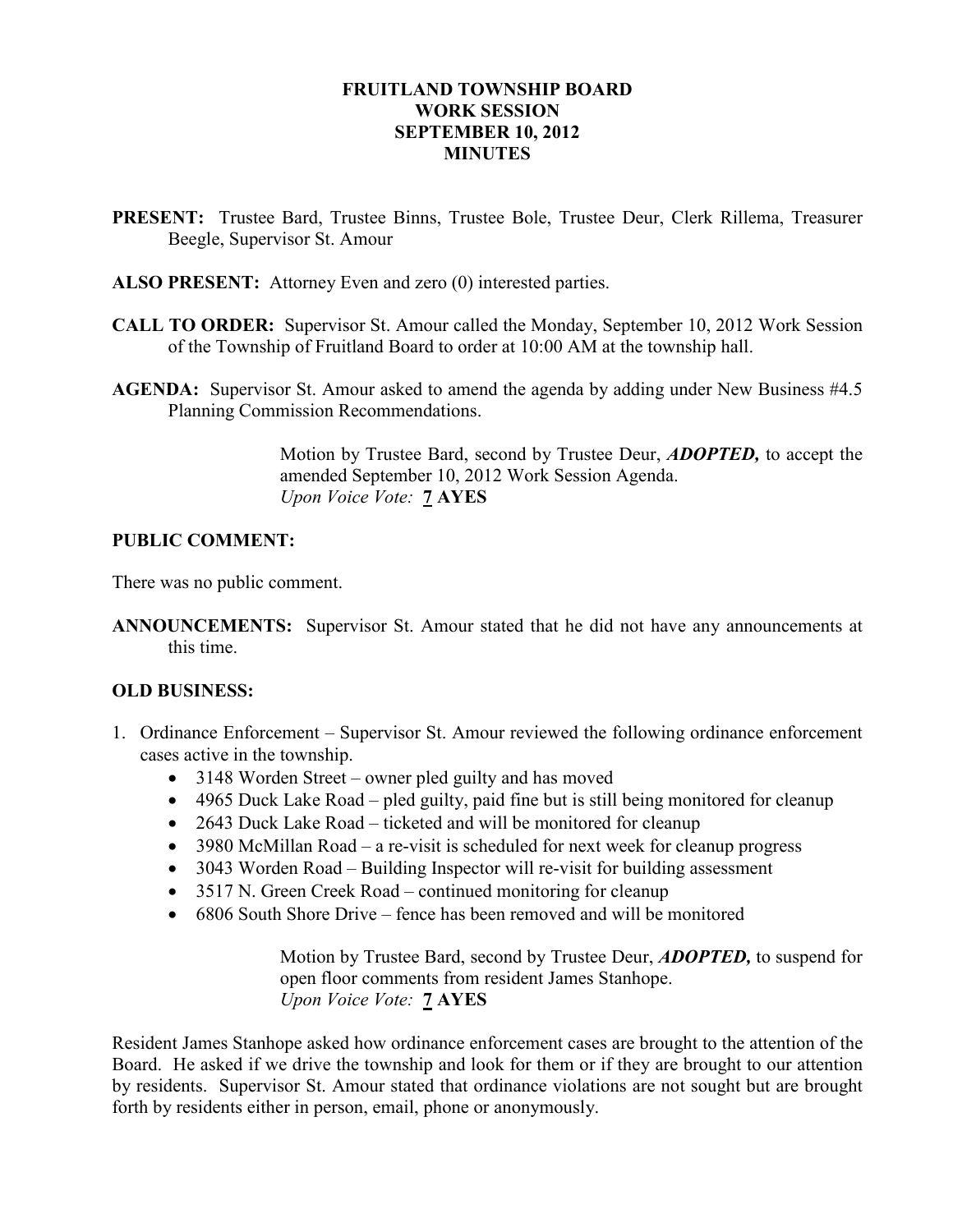# FRUITLAND TOWNSHIP SEPTEMBER 10, 2012 WORK SESSION MINUTES Motion by Trustee Bard, second by Trustee Deur, **ADOPTED**, to unsuspend from open floor comments. Upon Voice Vote: 7 AYES

- 2. Civil Infractions Attorney Even stated that he prepared a Resolution to be adopted by the Board naming the Ordinance Enforcement Bureau Clerk (Clerk Rillema) and Ordinance Enforcement Officers (Supervisor St. Amour, Clerk Rillema and Zoning Administrator Don Sandel) at the Regular Monday meeting. Supervisor St. Amour stated that he would like to go over the process with the Bureau Clerk, Enforcement Officers, Treasurer and staff in the near future.
- 3. Policies & Procedures, Employee Handbook In the Policies and Procedures under 4.0 Financial Administration  $-4.9$  (b) Written quotations and sealed bids is still an item that Attorney Even is reviewing and will present his recommendation at the October work session. Also under 3.0 Personnel Administration – 3.4 (c) Complaint Procedures Harassment, Attorney Even suggested language change and will present his recommendation at the October work session. In the Employee Handbook, the Board will remove the paid Birthday to employees, sick days will be changed to personal days and Attorney Even presented his recommendation for the vacation accrual process which the Board was in agreement. No motion will be made to either until all changes are acceptable.
- 4. WLFA Articles of Incorporation Supervisor St. Amour asked to table this topic until he has a chance to discuss with Attorney Even.
- 5. Lamos Road End Attorney Even stated that he retrieved the files from Attorney Eklund on the road end and found the letter written to the westerly neighbors in 2009 but unfortunately it appears to have never been sent. The Board discussed options to have a survey completed on the road end and signage or fencing placed down both boundaries to alert the community that it remains open to the public. A motion will be prepared for the Monday Regular Meeting to obtain a survey and either place signage on posts or construct fencing along the westerly and easterly boundaries.
- 6. Paper Container Supervisor St. Amour stated that his conversation with Fruitland Evangelical Covenant Church regarding use of the paper container for use of the church as a polling location was turned down. The church may find itself out of the paper collecting business soon due to other jurisdictions it works with considering switching to a co-mingled recycling source also.
- 7. Dalton-Fruitland Waste Water Flow Through Agreement Attorney Even at this time does not recommend Fruitland Township signing such agreement until further research can be done by Attorney Even and Supervisor St. Amour.
- 8. Road Projects Supervisor St. Amour prepared a proposed 2013 Murray Road Construction project worksheet for review. Discussion by the Board willing to cover 60% of the cost and MCRC to potentially cover engineering costs, tasked Supervisor St. Amour to request a detailed quote from the MCRC and then send a postcard to Murray Road/Starboard Road residents asking the willingness to pay a special assessment for the difference. The road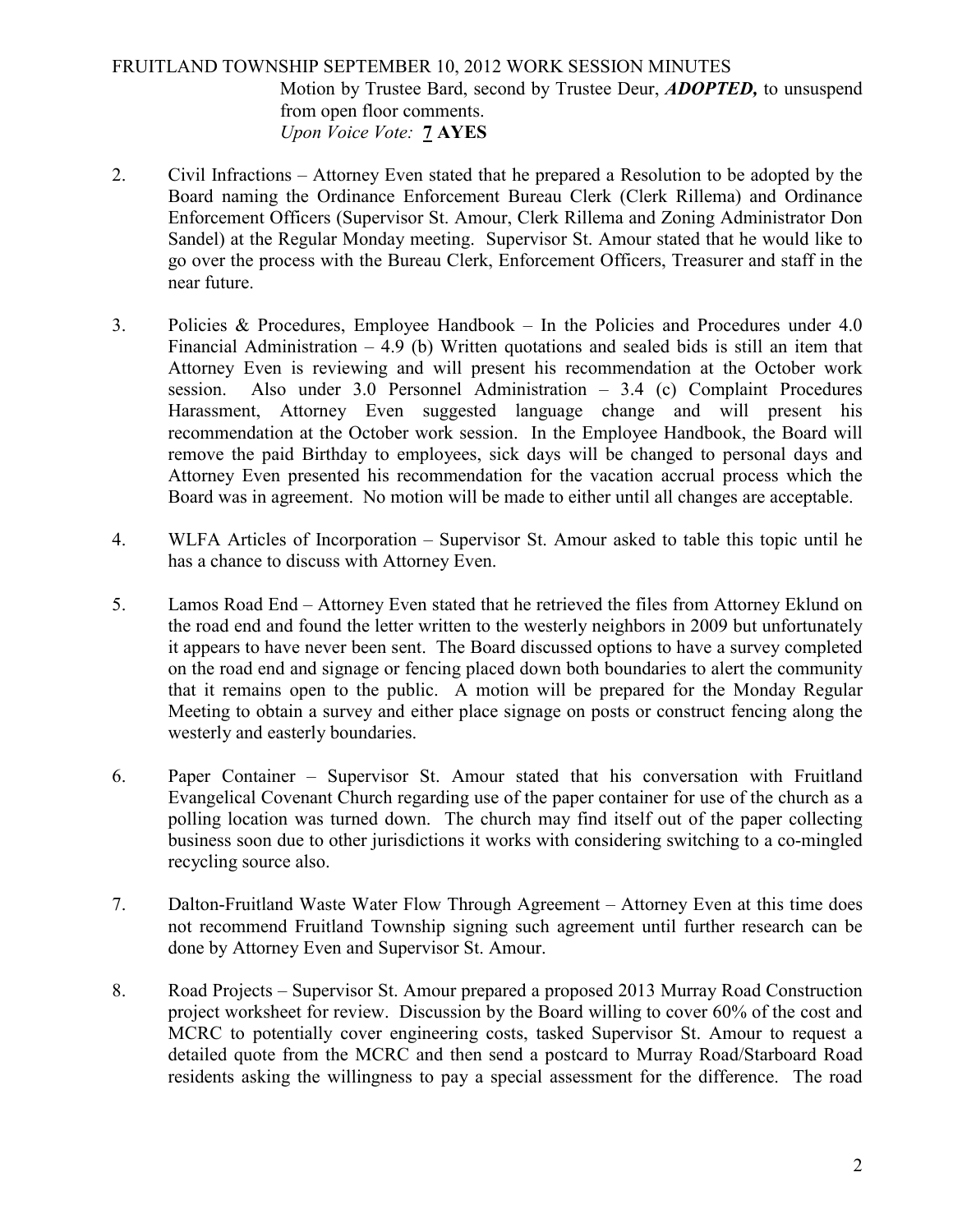### FRUITLAND TOWNSHIP SEPTEMBER 10, 2012 WORK SESSION MINUTES

project quote is to replace the existing road as is without any specialties (i.e., sidewalks, bike path, widening of road, etc.).

9. Health Insurance Fringe – The increase in the monthly single health insurance premium has increased the monthly health insurance fringe by over 50% and has caused concern for board members. Trustee Deur suggested basing the health insurance fringe increase/decrease on the national average which is about 7%. Others concurred with this rationale. Treasurer Beegle stated that many employers offer a flat amount per year rather than figuring a percentage. Supervisor St. Amour cautioned the board in changing the current method as it may cause those now receiving the health insurance fringe to switch back to the insurance coverage. After a straw vote, a motion will be placed on the regular meeting to increase the insurance fringe on the national average percentage of 7%.

#### NEW BUSINESS:

- 1. WRLS Artifacts Supervisor St. Amour inquired if the Board wanted to accept or decline future artifacts for the WRLS. Discussion was to consider donations/gifts on a case by case basis. At this time, there are no donations/gift requests.
- 2. Charge for Dock Use Several members of the Board inquired about placing a money drop box for use of the launch at Scenic Drive Road End. Supervisor St. Amour will inquire with the Muskegon County Road Commission if we are able to place such drop box at the road end. The reason for the drop box would be to offset any expenditures that arise for dock repair, launch sand removal, etc.
- 3. Dock Repair Supervisor St. Amour stated that he received an invoice for the dock repair at Scenic Drive Road End in the amount of \$570.33 to be paid. Supervisor St. Amour stated that our insurance deductible is \$500.00. The invoice will be submitted for payment.
- 4. Mason Drain & Partridge Drain Supervisor St. Amour stated that the Muskegon County Drain Commissioner has retained Fitzgerald Henne & Associates, Inc. to study the Mason Drain and the Partridge Drain on site on September 12, 2012. Zoning Administrator Don Sandel will be asked to meet with this firm to review if any improvements might be necessary.
- 5. Board Comments Treasurer Beegle reported that the software of Official Payments that is available for on-line payment of tax payments will be invoicing Fruitland Township in the amount of \$1000.00 because our threshold is below \$100,000.00 of use. Treasurer Beegle explained that usage is low and would recommend not utilizing this program in the future. The Board agreed and Treasurer Beegle will cancel this service before the end of September. Clerk Rillema stated that the grant application for the WRLS has been officially selected for funding under the 2012 Michigan Lighthouse Assistance Program. Clerk Rillema also stated that Fruitland Township Precinct 1, 2 and Absentee Voter Counting Board underwent a recount for the August 7, 2012 Primary Election for the County Commissioner District #8 results. All three precincts were recountable and the vote stood as counted on August 7, 2012. Clerk Rillema also stated that NIPPON Life Insurance company has issued a refund for insurance coverage for employee Dan Andrews for the months of February and March in